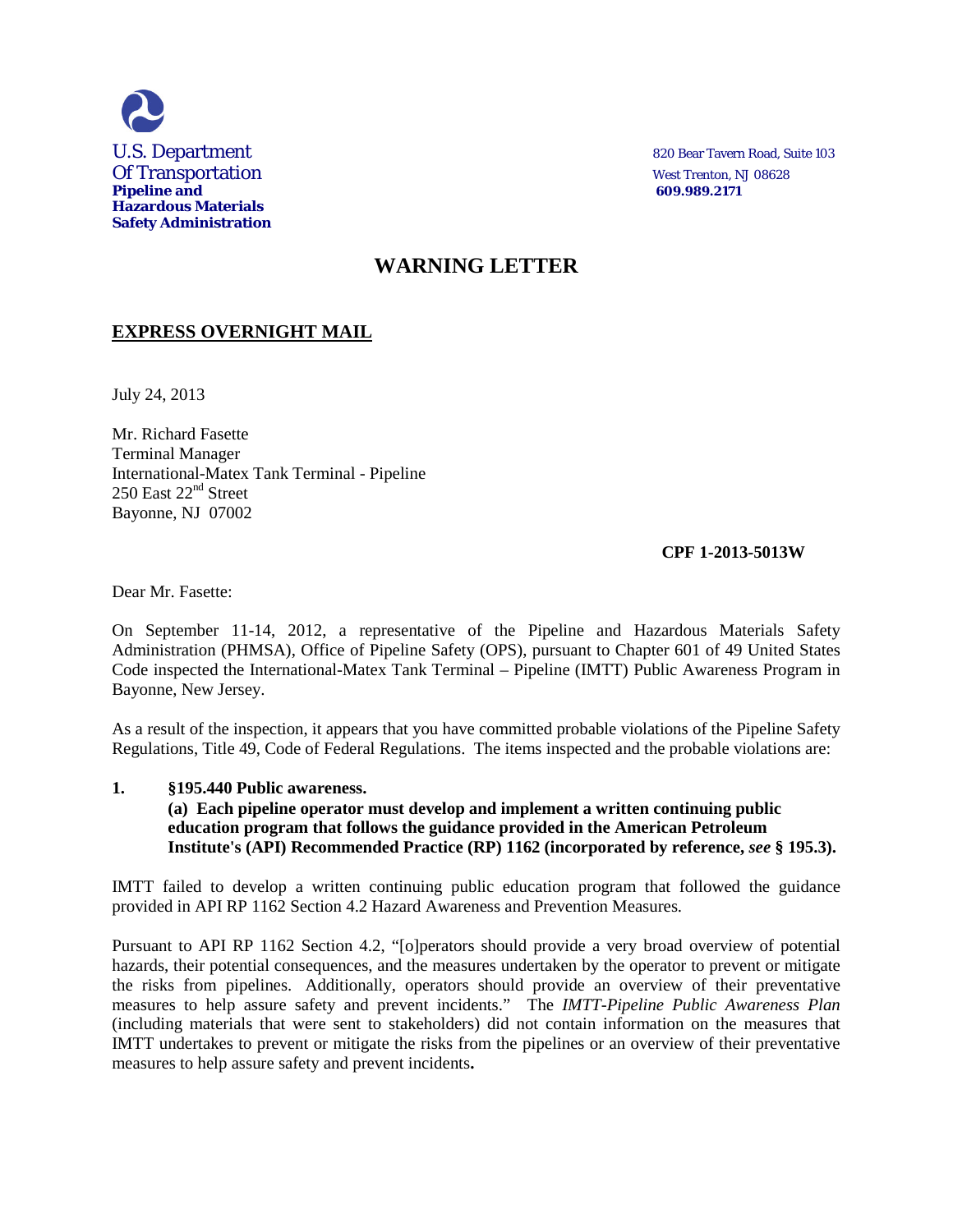## **2. §195.440 Public awareness.**

## **(a) Each pipeline operator must develop and implement a written continuing public education program that follows the guidance provided in the American Petroleum Institute's (API) Recommended Practice (RP) 1162 (incorporated by reference,** *see* **§ 195.3).**

IMTT failed to develop a written continuing public education program that followed the guidance provided in API RP 1162 Section 4.3.4 Liaison with Emergency Officials.

Pursuant to API RP 1162 Section 4.3.4, the message content should have "information that describe[s] the ongoing relationship between the operator and local emergency response officials to help prevent incidents and assure preparedness for emergencies." The *IMTT-Pipeline Public Awareness Plan* (including material sent to the affected public and excavators stakeholders) did not describe an ongoing relationship between the IMTT and local emergency response officials.

#### **3. §195.440 Public awareness.**

## **(a) Each pipeline operator must develop and implement a written continuing public education program that follows the guidance provided in the American Petroleum Institute's (API) Recommended Practice (RP) 1162 (incorporated by reference,** *see* **§ 195.3).**

IMTT failed to develop a written continuing public education program that followed the guidance provided in API RP 1162 Section 4.5 Damage Prevention.

Pursuant to API RP 1162 Section 4.5, "[b]ecause even relatively minor excavation activities can cause damage to a pipeline or its protective coating or to other buried utility lines, it is important that operators raise the awareness of the need to report any suspected signs of damage." The *IMTT-Pipeline Public Awareness Plan* (including material sent to the affected public and excavators stakeholders) did not include information to raise the awareness of the need to report any suspected signs of damage.

## **4. §195.440 Public awareness.**

## **(a) Each pipeline operator must develop and implement a written continuing public education program that follows the guidance provided in the American Petroleum Institute's (API) Recommended Practice (RP) 1162 (incorporated by reference,** *see* **§ 195.3).**

IMTT failed to develop a written continuing public education program that followed the guidance provided in API RP 1162 Section 4.11 Security.

Pursuant to API RP 1162 Section 4.11, "[w]here applicable and in accordance with the national Homeland Security efforts, pipeline operators should communicate an overview pertaining to security of their pipelines and related facilities." The *IMTT-Pipeline Public Awareness Plan, 3rd Revision: May*  2012<sup> (including materials that were sent to stakeholders) did not contain information pertaining to</sup> security of IMTT's pipelines and related facilities.

## **5. §195.440 Public awareness.**

**(a) Each pipeline operator must develop and implement a written continuing public education program that follows the guidance provided in the American Petroleum Institute's (API) Recommended Practice (RP) 1162 (incorporated by reference,** *see* **§ 195.3).** 

IMTT did not implement *Section 6 Message Type and Content for Each Audience* of its written continuing public education program.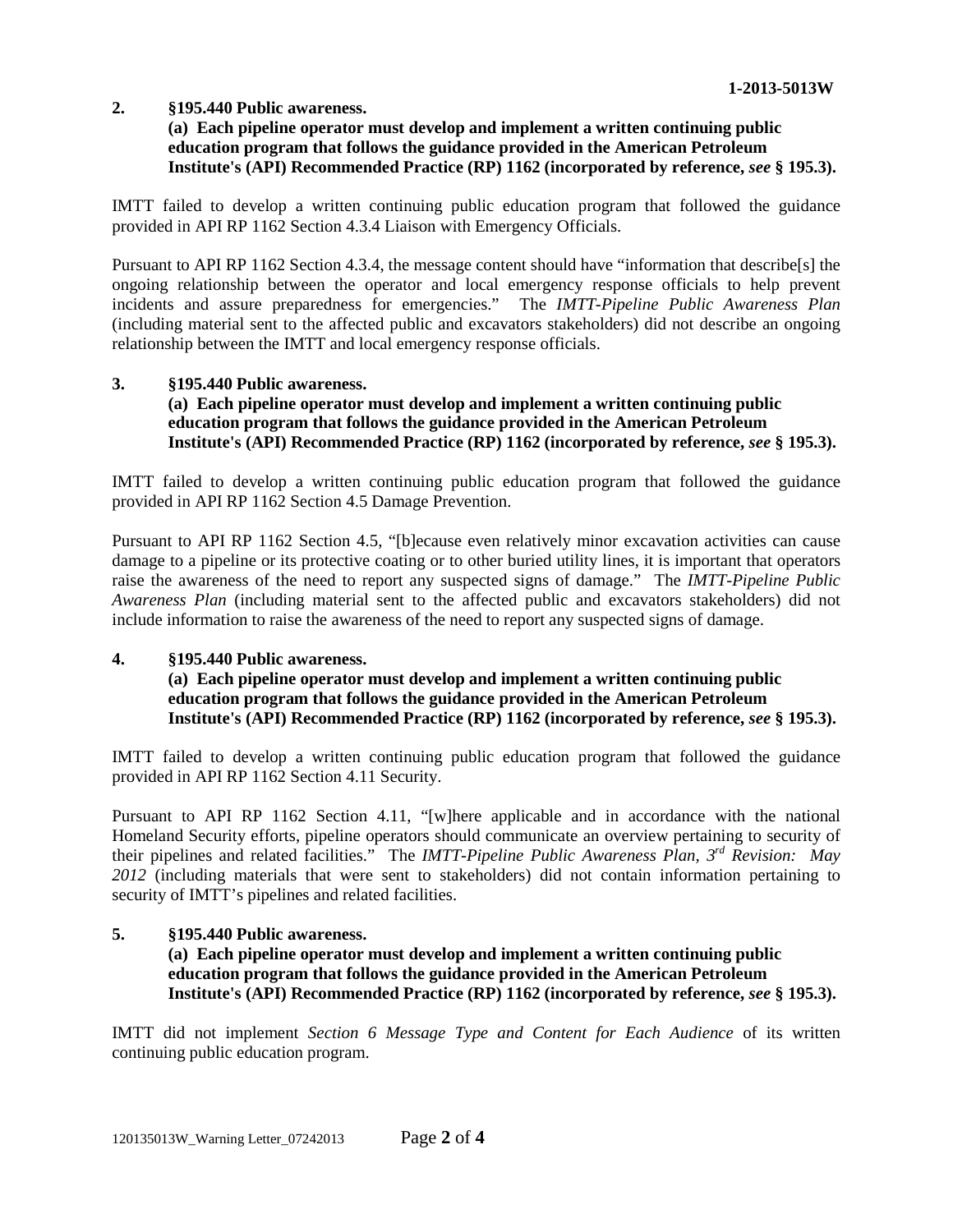*Section 6 Message Type and Content for Each Audience* of *IMTT-Pipeline Public Awareness Program* stated that a "third-party vendor currently distributes all public awareness materials in English; the vendor conducts an analysis of the demographics of the area through which IMTT pipeline traverse. . . ." IMTT could not demonstrate that the vendor conducted an analysis.

#### **6. §195.440 Public awareness.**

**(a) . . .**

**(c) The operator must follow the general program recommendations, including baseline and supplemental requirements of API RP 1162, unless the operator provides justification in its program or procedural manual as to why compliance with all or certain provisions of the recommended practice is not practicable and not necessary for safety.**

IMTT failed to follow the general program recommendation including baseline and supplemental requirements of API RP 1162 Section 8.4.1 Measure 1—Outreach: Percentage of Each Intended Audience and Reached with Desired Messages.

Pursuant to API RP 1162 Section 8.4.1, "[a] baseline evaluation program should establish a methodology to track the number of individuals or entities reached within an intended audience (e.g., households, excavating companies, local government, and local first responder agencies). Additionally, this measure should estimate the percentage of the stakeholders actually reached within the target geographic region along the pipeline."

IMTT could not demonstrate that it estimated the percentage of individuals or entities actually reached. IMTT was unable to produce any records that showed that it did estimate the percentage of individuals or entities actually reached.

## **7. §195.440 Public awareness.**

**(a) . . .**

**(c) The operator must follow the general program recommendations, including baseline and supplemental requirements of API RP 1162, unless the operator provides justification in its program or procedural manual as to why compliance with all or certain provisions of the recommended practice is not practicable and not necessary for safety.**

IMTT failed to follow the general program recommendation including baseline and supplemental requirements of API RP 1162 Section 8.4.2 Measure 2—Understandability of the Content of the Message.

Pursuant to API RP 1162 Section 8.4.2, "[t]his measure would assess the percentage of the intended stakeholder audience that understood and retained the key information in the message received." Also, this section states, "[o]perators should pre-test public awareness materials for their appeal and the messages for their clarity, understandability and retain-ability before they are widely used."

IMTT could not demonstrate that it assessed the understandability for each stakeholder audience group. In addition, IMTT could not demonstrate that it conducted a pre-test. IMTT was unable to produce any records that showed the aforementioned were done.

Under 49 United States Code, § 60122, you are subject to a civil penalty not to exceed \$200,000 per violation per day the violation persists up to a maximum of \$2,000,000 for a related series of violations.

For violations occurring prior to January 4, 2012, the maximum penalty may not exceed \$100,000 per violation per day, with a maximum penalty not to exceed \$1,000,000 for a related series of violations.